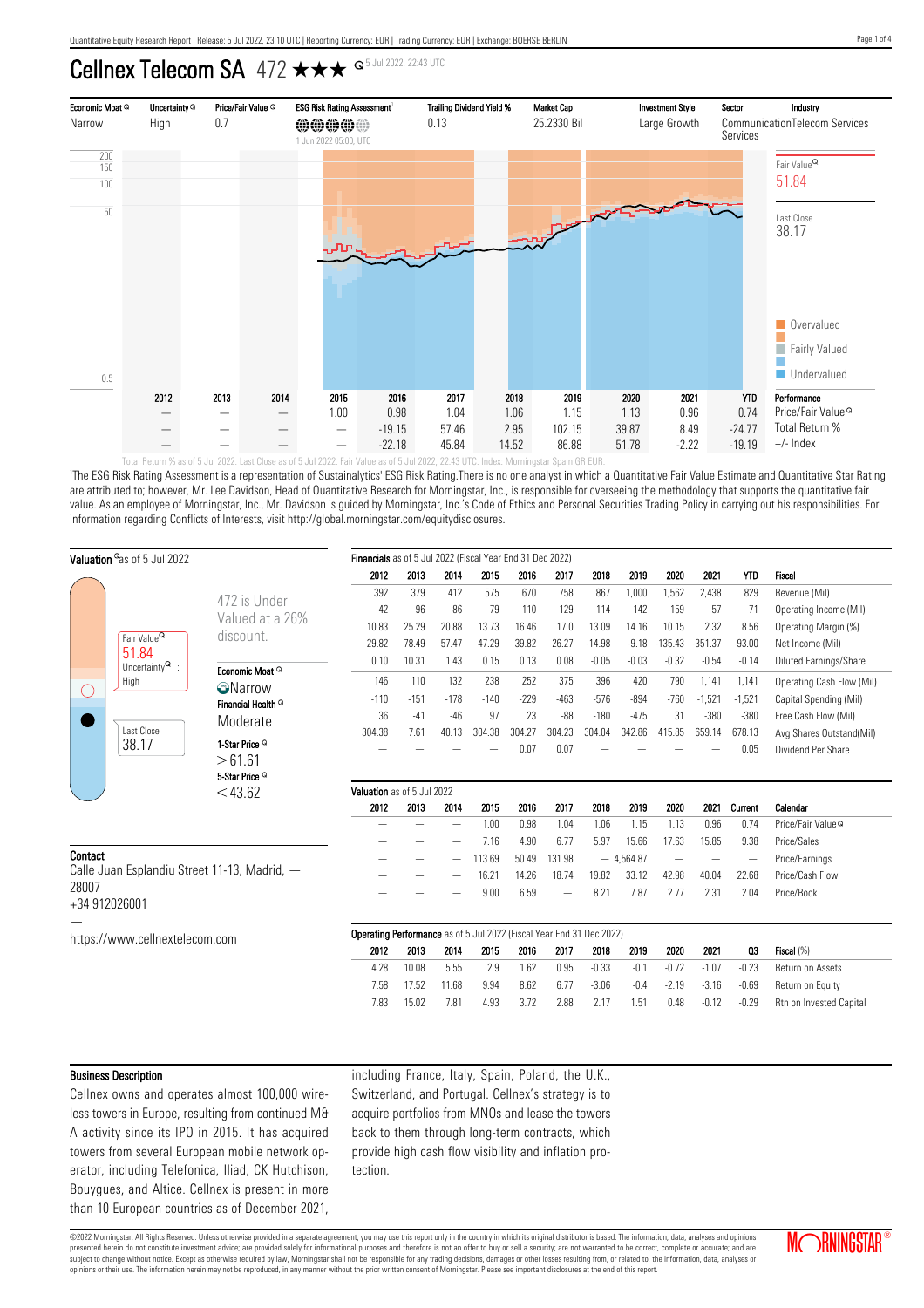# Quantitative Equity Reports Overview

The quantitative report on equities consists of data, statistics and quantitative equity ratings on equity securities. Morningstar, Inc.'s quantitative equity ratings are forward looking and are generated by a statistical model that is based on Morningstar Inc.'s analyst-driven equity ratings and quantitative statistics. Given the nature of the quantitative report and the quantitative ratings, there is no one analyst in which a given report is attributed to; however, Mr. Lee Davidson, Head of Quantitative Research for Morningstar, Inc., is responsible for overseeing the methodology that supports the quantitative equity ratings used in this report. As an employee of Morningstar, Inc., Mr. Davidson is guided by Morningstar, Inc.'s Code of Ethics and Personal Securities Trading Policy in carrying out his responsibilities.

# Quantitative Equity Ratings

Morningstar's quantitative equity ratings consist of: (i) Quantitative Fair Value Estimate, (ii) Quantitative Star Rating, (iii) Quantitative Uncertainty, (iv) Quantitative Economic Moat, and (v) Quantitative Financial Health (collectively the "Quantitative Ratings).

The Quantitative Ratings are calculated daily and derived from the analystdriven ratings of a company's peers as determined by statistical algorithms. Morningstar, Inc. ("Morningstar", "we", "our") calculates Quantitative Ratings for companies whether or not it already provides analyst ratings and qualitative coverage. In some cases, the Quantitative Ratings may differ from the analyst ratings because a company's analyst-driven ratings can significantly differ from other companies in its peer group.

i. **Quantitative Fair Value Estimate:** Intended to represent Morningstar's estimate of the per share dollar amount that a company's equity is worth today. Morningstar calculates the Quantitative Fair Value Estimate using a statistical model derived from the Fair Value Estimate Morningstar's equity analysts assign to companies. Please go to http://global.morningstar.com/ equitydisclosures for information about Fair Value Estimate Morningstar's equity analysts assign to companies.

ii. **Quantitative Economic Moat:** Intended to describe the strength of a firm's competitive position. It is calculated using an algorithm designed to predict the Economic Moat rating a Morningstar analyst would assign to the stock. The rating is expressed as Narrow, Wide, or None.

**Narrow** – assigned when the probability of a stock receiving a "Wide Moat" rating by an analyst is greater than 70% but less than 99%.

Wide – assigned when the probability of a stock receiving a "Wide Moat" rating by an analyst is greater than 99%.

None – assigned when the probability of an analyst receiving a "Wide Moat" rating by an analyst is less than 70%.

iii. **Quantitative Star Rating:** Intended to be the summary rating based on the combination of our Quantitative Fair Value Estimate, current market price, Quantitative Uncertainty Rating, and momentum. The rating is expressed as One-Star, Two-Star, Three-Star, Four-Star, and Five-Star.

- $\star$  the stock is overvalued with a reasonable margin of safety. Log (Quant FVE/Price) < -1\*Quantitative Uncertainty
- Micro-Caps: Log (Quant FVE/Price) < -1.5\*Quantitative Uncertainty  $\star \star$  - the stock is somewhat overvalued.

Log (Quant FVE/Price) between (-1\*Quantitative Uncertainty, -0.5\*Quantitative Uncertainty)

Micro-Caps: Log (Quant FVE/Price) between (-1.5\*Quantitative Uncertainty, - 0.75\*Quantitative Uncertainty)

 $\star \star \star$  – the stock is approximately fairly valued.

Log (Quant FVE/Price) between (-0.5\*Quantitative Uncertainty, 0.5\*Quantitative Uncertainty)

Micro-Caps: Log (Quant FVE/Price) between (-0.75\*Quantitative Uncertainty, 0.75\*Quantitative Uncertainty)

 $\star \star \star \star$  – the stock is somewhat undervalued.

Log (Quant FVE/Price) between (0.5\*Quantitative Uncertainty, 1\*Quantitative

Uncertainty)

Micro-Caps: Log (Quant FVE/Price) between (0.75\*Quantitative Uncertainty, 1.5\*Quantitative Uncertainty)

 $\star \star \star \star$  – the stock is undervalued with a reasonable margin of safety. Log (Quant FVE/Price) > 1\*Quantitative Uncertainty

Micro-Caps: Log (Quant FVE/Price) > 1.5\*Quantitative Uncertainty

After the initial calculation for the star rating, there is a final filtering step based on the momentum of the company. We rank the companies based on their 12-1 month momentum, then restrict those below the 30th percentile to a maximum of 3 stars.

iv. **Quantitative Uncertainty:** Intended to represent Morningstar's level of uncertainty about the accuracy of the Quantitative Fair Value Estimate. Generally, the lower the Quantitative Uncertainty, the narrower the potential range of outcomes for that particular company. The rating is expressed as Low, Medium, High, Very High, and Extreme.

**Low** – the interguartile range for possible fair values is less than  $10\%$ 

**Medium** – the interquartile range for possible fair values is less than  $15\%$ but greater than 10%

High – the interquartile range for possible fair values is less than 35% but greater than 15%

Very High – the interquartile range for possible fair values is less than 80% but greater than 35%

**Extreme** – the interquartile range for possible fair values is greater than 80%

v. Quantitative Financial Health: Intended to reflect the probability that a firm will face financial distress in the near future. The calculation uses a predictive model designed to anticipate when a company may default on its financial obligations. The rating is expressed as Weak, Moderate, and Strong.

**Weak**  $-$  assigned when Quantitative Financial Health  $< 0.2$ 

Moderate – assigned when Quantitative Financial Health is between 0.2 and 0.7

**Strong** – assigned when Quantitative Financial Health  $> 0.7$ 

## Other Definitions

i. Last Close  $-$  Price of the stock as of the close of the market of the last trading day before date of the report.

ii. **Quantitative Valuation**– Using the below terms, intended to denote the relationship between the security's Last Price and Morningstar's quantitative fair value estimate for that security.

Undervalued – Last Price is below Morningstar's quantitative fair value estimate.

Farily Valued – Last Price is in line with Morningstar's quantitative fair value estimate.

Farily Valued – Last Price is in line with Morningstar's quantitative fair value estimate.

Overvalued – Last Price is above Morningstar's quantitative fair value estimate.

Sustainalytics ESG Risk Rating Assessment: The ESG Risk Rating Assessment is provided by Sustainalytics; a Morningstar company. Sustainalytics' ESG Risk Ratings measure the degree to which company's economic value at risk is driven by environment, social and governance (ESG) factors.

Sustainalytics analyzes over 1,300 data points to assess a company's exposure to and management of ESG risks. In other words, ESG Risk Ratings measures a company's unmanaged ESG Risks represented as a quantitative score. Unmanaged Risk is measured on an open-ended scale starting at zero (no risk) with lower scores representing less unmanaged risk and, for 95% of cases, the unmanaged ESG Risk score is below 50.

Based on their quantitative scores, companies are grouped into one of five Risk Categories (negligible, low, medium, high, severe). These risk categories are absolute, meaning that a 'high risk' assessment reflects a comparable degree of unmanaged ESG risk across all subindustries covered.

The ESG Risk Rating Assessment is a visual representation of Sustainalytics

©2022 Morningstar. All Rights Reserved. Unless otherwise provided in a separate agreement, you may use this report only in the country in which its original distributor is based. The information, data, analyses and opinions presented herein do not constitute investment advice; are provided solely for informational purposes and therefore is not an offer to buy or sell a security; are not warranted to be correct, complete or accurate; and are subject to change without notice. Except as otherwise required by law, Morningstar shall not be responsible for any trading decisions, damages or other losses resulting from, or related to, the information, data, analyses or opinions or their use. The information herein may not be reproduced, in any manner without the prior written consent of Morningstar. Please see important disclosures at the end of this report.

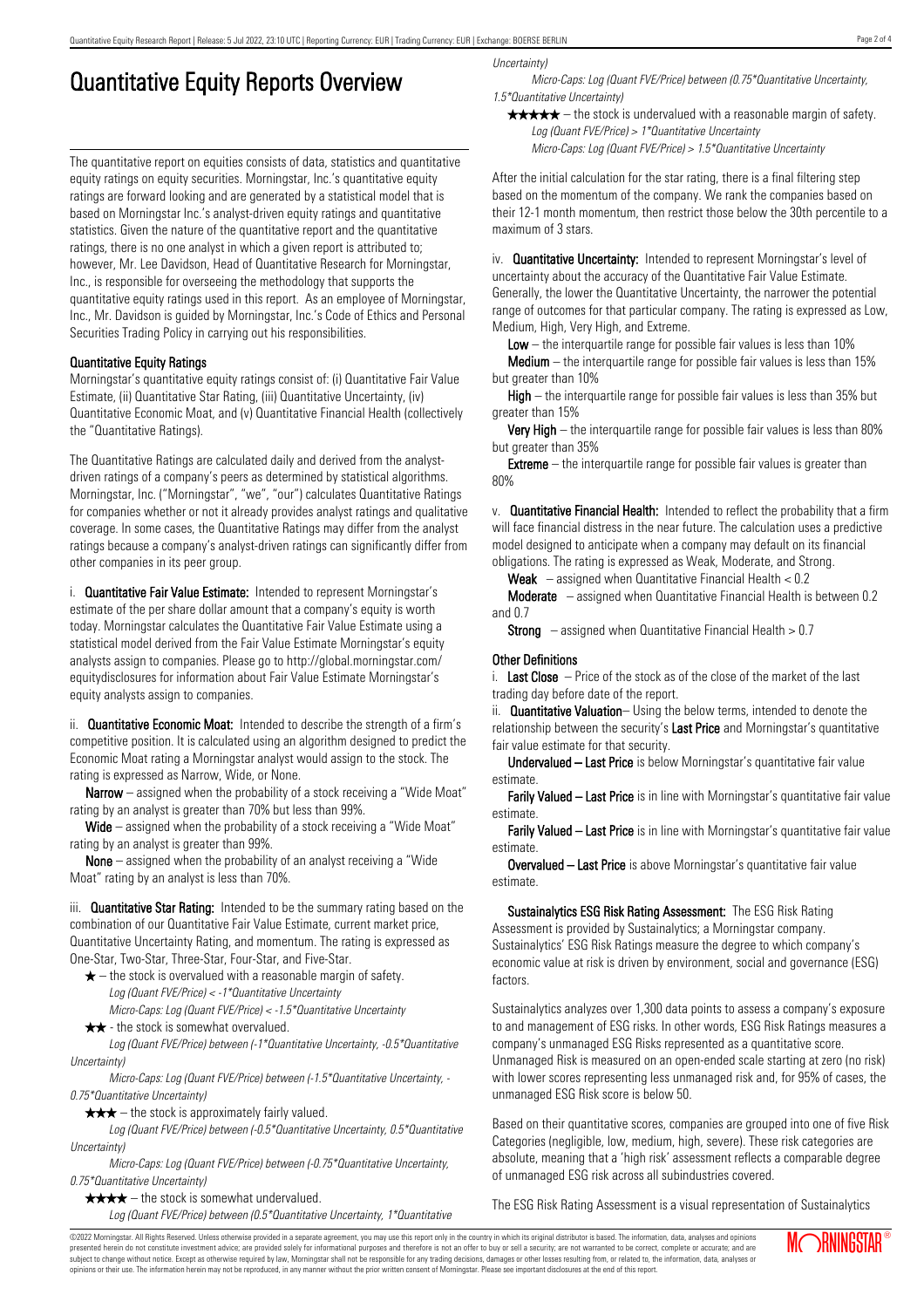ESG Risk Categories on a 1 to 5 scale. Companies with Negligible Risk = 5 Globes, Low Risk = 4, Medium Risk =  $3$  Globes, High Risk =  $2$  Globes, Severe Risk = 1 Globe. For more information, please visit sustainalytics.com/esgratings/

Ratings should not be used as the sole basis in evaluating a company or security. Ratings involve unknown risks and uncertainties which may cause our expectations not to occur or to differ significantly from what was expected and should not be considered an offer or solicitation to buy or sell a security.

This Report has not been made available to the issuer of the security prior to publication.

### Risk Warning

Please note that investments in securities are subject to market and other risks and there is no assurance or guarantee that the intended investment objectives will be achieved. Past performance of a security may or may not be sustained in future and is no indication of future performance. A security investment return and an investor's principal value will fluctuate so that, when redeemed, an investor's shares may be worth more or less than their original cost. A security's current investment performance may be lower or higher than the investment performance noted within the report.

The quantitative equity ratings are not statements of fact. Morningstar does not guarantee the completeness or accuracy of the assumptions or models used in determining the quantitative equity ratings. In addition, there is the risk that the price target will not be met due to such things as unforeseen changes in demand for the company's products, changes in management, technology, economic development, interest rate development, operating and/or material costs, competitive pressure, supervisory law, exchange rate, and tax rate. For investments in foreign markets there are further risks, generally based on exchange rate changes or changes in political and social conditions. A change in the fundamental factors underlying the quantitative equity ratings can mean that the valuation is subsequently no longer accurate.

For more information about Morningstar's quantitative methodology, please visit www.corporate.morningstar.com.

# General Disclosure

The Quantitative Equity Report ("Report") is derived from data, statistics and information within Morningstar, Inc.'s database as of the date of the Report and is subject to change without notice. The Report is for informational purposes only, intended for financial professionals and/or sophisticated investors ("Users") and should not be the sole piece of information used by such Users or their clients in making an investment decision. While Morningstar has obtained data, statistics and information from sources it believes to be reliable, Morningstar does not perform an audit or seeks independent verification of any of the data, statistics, and information it receives.

The quantitative equity ratings noted the Report are provided in good faith, are as of the date of the Report and are subject to change. While Morningstar has obtained data, statistics and information from sources it believes to be reliable, Morningstar does not perform an audit or seeks independent verification of any of the data, statistics, and information it receives.

The quantitative equity ratings are not a market call, and do not replace the User or User's clients from conducting their own due-diligence on the security. The quantitative equity rating is not a suitability assessment; such assessments take into account may factors including a person's investment objective, personal and financial situation, and risk tolerance all of which are factors the quantitative equity rating statistical model does not and did not consider.

Prices noted with the Report are the closing prices on the last stock-market trading day before the publication date stated, unless another point in time is explicitly stated.

Unless otherwise provided in a separate agreement, recipients accessing this report may only use it in the country in which the Morningstar distributor is based. Unless stated otherwise, the original distributor of the report is Morningstar Inc., a U.S.A. domiciled financial institution.

This report was created with no regard to investment objectives, financial situation or particular needs of any specific User or User's clients. Therefore, investments discussed and recommendations made herein may not be suitable for all investors: recipients of this report must exercise their own independent judgment as to the suitability of such investments and recommendations in the light of their own investment objectives, experience, taxation status and financial position.

The information, data and statistics presented herein are not warranted to be accurate, correct, complete or timely. Unless otherwise provided in a separate agreement, Morningstar makes no representation that the report contents meet all of the presentation and/or disclosure standards applicable in the jurisdiction the recipient is located.

Except as otherwise required by law or provided for in a separate agreement, Morningstar and its officers, directors and employees shall not be responsible or liable for any trading decisions, damages or other losses resulting from, or related to, the information, data, analyses or opinions within the report. Morningstar encourages recipients of this report to read all relevant issue documents (e.g., prospectus) pertaining to the security concerned, including without limitation, information relevant to its investment objectives, risks, and costs before making an investment decision and when deemed necessary, to seek the advice of a legal, tax, and/or accounting professional.

The Report and its contents are not directed to, or intended for distribution to or use by, any person or entity who is a citizen or resident of or located in any locality, state, country or other jurisdiction where such distribution, publication, availability or use would be contrary to law or regulation or which would subject Morningstar or its affiliates to any registration or licensing requirements in such jurisdiction.

Where this report is made available in a language other than English and in the case of inconsistencies between the English and translated versions of the report, the English version will control and supersede any ambiguities associated with any part or section of a report that has been issued in a foreign language. Neither the analyst, Morningstar, or Morningstar affiliates guarantee the accuracy of the translations.

This report may be distributed in certain localities, countries and/or jurisdictions ("Territories") by independent third parties or independent intermediaries and/or distributors ("Distributors"). Such Distributors are not acting as agents or representatives of the analyst or Morningstar. In Territories where a Distributor distributes our report, the Distributor, and not the analyst or Morningstar, is solely responsible for complying with all applicable regulations, laws, rules, circulars, codes and guidelines established by local and/or regional regulatory bodies, including laws in connection with the distribution third-party research reports.

### Conflicts of Interest:

Morningstar, Inc. may hold a long position in the security subject of this investment research report that exceeds 0.5% of the total issued share capital of the security. To determine if such is the case, please click http:// msi.morningstar.com and http://mdi.morningstar.com.

The Head of Quantitative Research compensation is derived from Morningstar's overall earnings and consists of salary, bonus and restricted stock units of Morningstar, Inc.

Morningstar does not receive commissions for providing research and does not charge companies to be rated.

within this report.

Morningstar has not been a lead manager or co-lead manager over the

©2022 Morningstar. All Rights Reserved. Unless otherwise provided in a separate agreement, you may use this report only in the country in which its original distributor is based. The information, data, analyses and opinions presented herein do not constitute investment advice; are provided solely for informational purposes and therefore is not an offer to buy or sell a security; are not warranted to be correct, complete or accurate; and are subject to change without notice. Except as otherwise required by law, Morningstar shall not be responsible for any trading decisions, damages or other losses resulting from, or related to, the information, data, analyses or opinions or their use. The information herein may not be reproduced, in any manner without the prior written consent of Morningstar. Please see important disclosures at the end of this report.